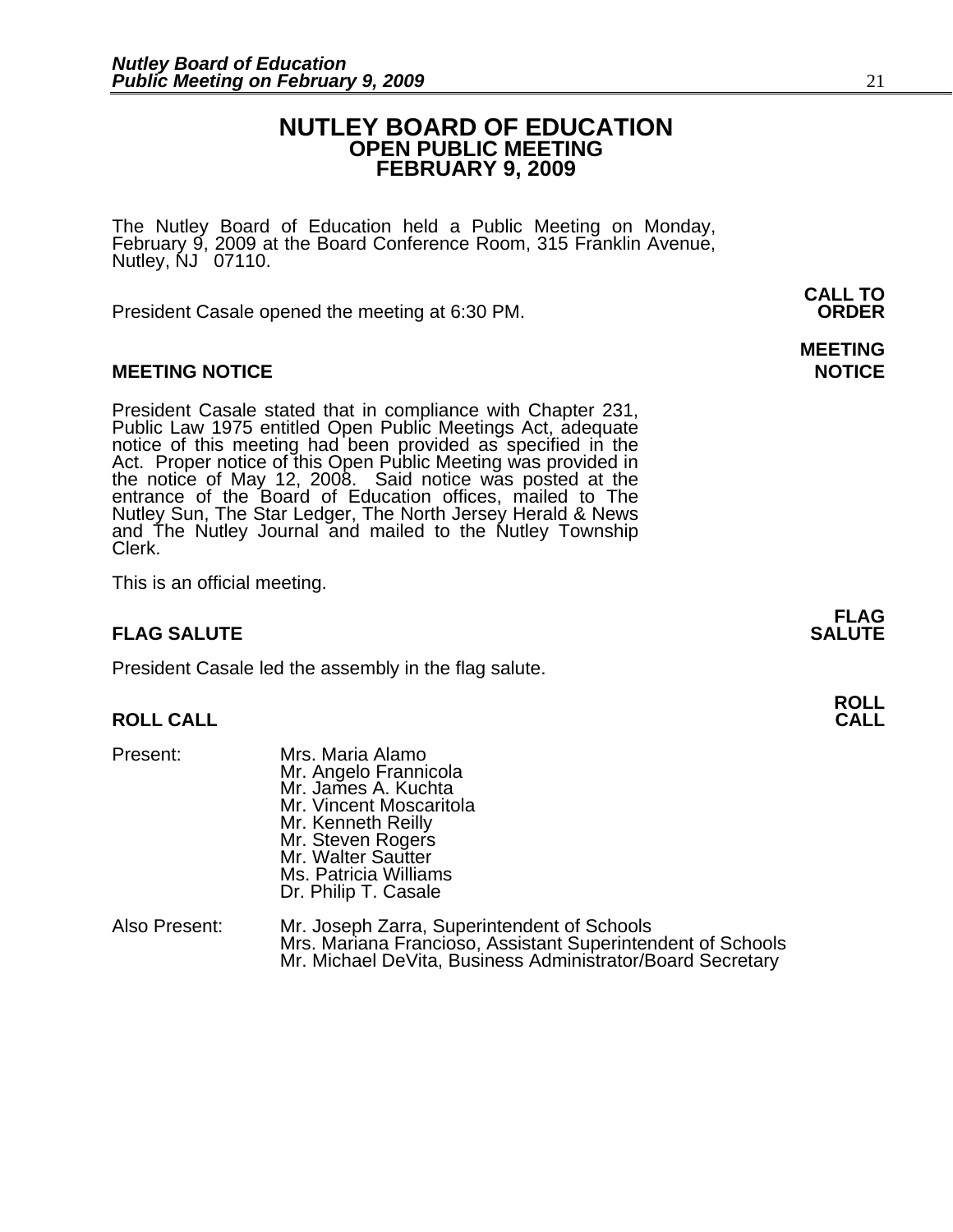# **MOTION TO ADJOURN TO EXECUTIVE SESSION**

At 6:35 PM Trustee Williams moved, and Trustee Kuchta seconded, the following resolution:

WHEREAS, the Board of Education will be discussing matters exempt from public discussion pursuant to N.J.S.A. 10:4-12,

NOW, THEREFORE, BE IT RESOLVED that the Board of Education recess to Closed Executive Session at this time to discuss the following:

> Legal Matters Personnel

BE IT FURTHER RESOLVED that the results of the discussions will be made public by inclusion on the agenda of a subsequent meeting of the Board of Education or when the reasons for discussing such matters in closed session no longer exist.

The motion was approved by voice vote.

### **RECONVENE MEETING RECONVENE**

At 8:00 PM Trustee Reilly moved, Trustee Rogers seconded, and the Board unanimously approved by voice vote a motion to reconvene the public meeting.

# **ROLL ROLL CALL CALL**

| Present: |
|----------|
|----------|

- Mrs. Maria Alamo Mr. Angelo Frannicola Mr. James A. Kuchta Mr. Vincent Moscaritola Mr. Kenneth Reilly Mr. Steve Rogers Mr. Walter Sautter Ms. Patricia Williams Dr. Philip T. Casale
- Also Present: Mr. Joseph Zarra, Superintendent of Schools Mrs. Mariana Francioso, Assistant Superintendent of Schools<br>Mr. Michael DeVita, Business Administrator/Board Secretary<br>Ms. Ariane DiMarco, Student Representative

# **EXECUTIVE**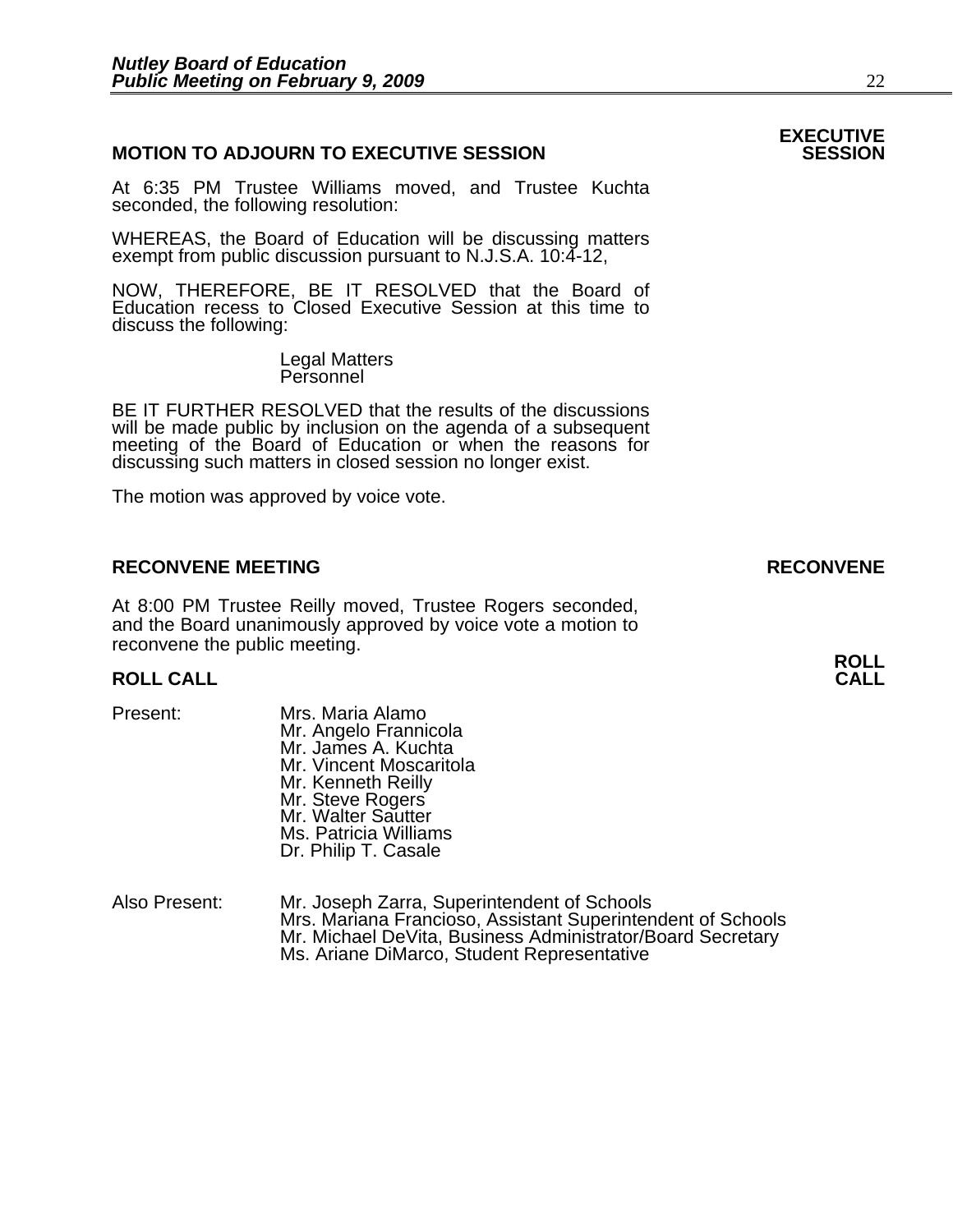### **Academic Report**

Mr. Zarra introduced Mrs. Francioso who gave an in-depth report on the test scores that were released. She provided two hand-outs regarding the test scores.

A discussion ensued among the Board regarding the test scores and the district's curriculum.

Mr. Zarra spoke about the personal finance course that the Board wants to implement into the high school curriculum.

President Casale suggested implementing a 0-9 period day that was used in the high school in 1972. He felt this would have a positive impact on the class sizes.

A Board discussion ensued regarding the pros and cons of such a suggestion.

# **HEARING OF CITIZENS (Academic Report Only)**

Resident Mike Russo thanked Mrs. Francioso for her report on test scores and asked if some of the details could be put on the website.

#### **Other Items**

Student Representative, Ariane DiMarco, gave a report on the activities at the high school.

Mr. DeVita spoke about the current budget and also the future<br>budget. He stated that he is not expecting to see an increase<br>in state aide for the future budget. **HEARING OF** 

#### **HEARING OF CITIZENS (Resolutions Only)**

**None** 

# *RESOLUTIONS*

Trustee Frannicola moved, and Trustee Reilly seconded, Resolutions 1 and 2. Upon being put to a roll call vote Resolution 1 and 2 were unanimously approved.

# 1. **APPROVAL OF TRAVEL LIST APPROVAL A TRAVEL LIST**

BE IT RESOLVED that the Board of Education approves the travel list and all expenses per (Appendix A).